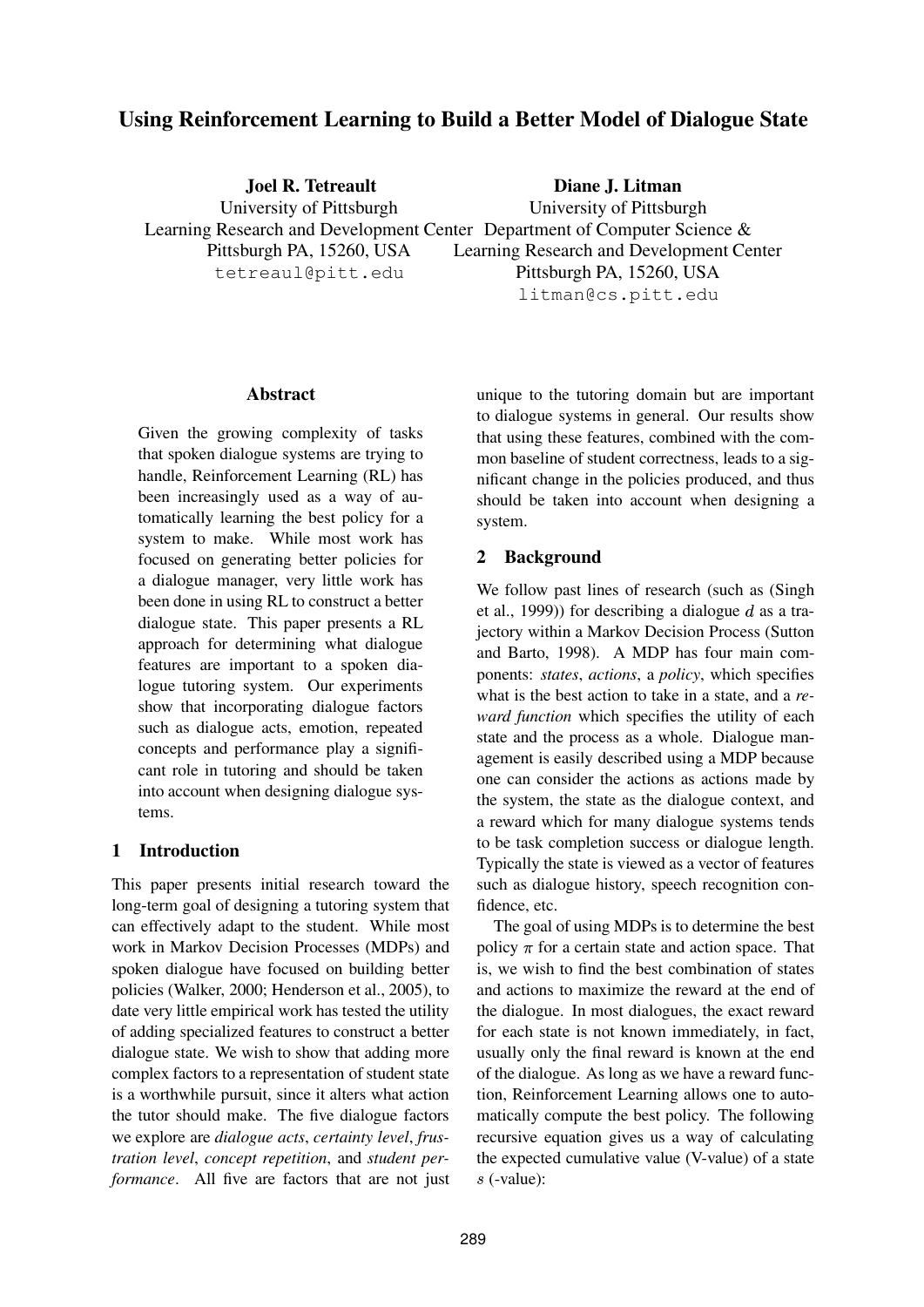$$
V(s) = \sum_{s'} P_{ss'}^{\pi(s)} [R_{ss'}^{\pi(s)} + \gamma V(s')]
$$

Here  $\pi(s)$  is the best action for state s at this time,  $P$  is the probability of getting from state  $s$  to s' via  $\pi(s)$ . This is multiplied by the sum of the reward  $R$  for that traversal plus the value of the new state multiplied by a discount factor  $\gamma$ .  $\gamma$  ranges between 0 and 1 and discounts the value of past states. The *policy iteration* algorithm (Sutton and Barto, 1998) iteratively updates the value of each state V(s) based on the values of its neighboring states. The iteration stops when each update yields an epsilon difference (implying that  $V(s)$  has converged) and we select the action that produces the highest V-value for that state.

Normally one would want a dialogue system to interact with users thousands of times to explore the entire traversal space of the MDP, however in practice that is very time-consuming. Instead, the next best tactic is to train the MDP (that is, calculate transition probabilities for getting from one state to another, and the reward for each state) on already collected data. Of course, the whole space will not be considered, but if one reduces the size of the state vector effectively, data size becomes less of an issue (Singh et al., 2002).

### **3 Corpus**

For our study, we used an annotated corpus of 20 human-computer spoken dialogue tutoring sessions. Each session consists of an interaction with one student over 5 different college-level physics problems, for a total of 100 dialogues. Before the 5 problems, the student is asked to read physics material for 30 minutes and then take a pre-test based on that material. Each problem begins with the student writing out a short essay response to the question posed by the computer tutor. The system reads the essay and detects the problem areas and then starts a dialogue with the student asking questions regarding the confused concepts. Informally, the dialogue follows a question-answer format. Each of the dialogues has been manually authored in advance meaning that the system has a response based on the correctness of the student's last answer. Once the student has successfully answered all the questions, he or she is asked to correct the initial essay. On average, each of the dialogues takes 20 minutes and contains 25 student turns. Finally, the student is given a post-test similar to the pre-test, from which we can calculate their normalized learning gain:

$$
NLG = \frac{post - pre}{1 - pre}
$$

Prior to our study, the corpus was then annotated for Student and Tutor Moves (see Tables 1 and 2) which can be viewed as Dialogue Acts (Forbes-Riley et al., 2005). Note that tutor and student turns can consist of multiple utterances and can thus be labeled with multiple moves. For example, a tutor can give feedback and then ask a question in the same turn. Whether to include feedback will be the action choice addressed in this paper since it is an interesting open question in the Intelligent Tutoring Systems (ITS) community. Student Moves refer to the type of answer a student gives. Answers that involve a concept already introduced in the dialogue are called Shallow, answers that involve a novel concept are called Novel, "I don't know" type answers are called Assertions (As), and Deep answers refer to answers that involve linking two concepts through reasoning. In our study, we merge all non-Shallow moves into a new move "Other."

In addition to Student Moves, we annotated five other features to include in our representation of the student state. Two emotion related features were annotated manually (Forbes-Riley and Litman, 2005): certainty and frustration. Certainty describes how confident a student seemed to be in his answer, while frustration describes how frustrated the student seemed to be in his last response. We include three other features for the Student state that were extracted automatically. Correctness says if the last student answer was correct or incorrect. As noted above, this is what most current tutoring systems use as their state. Percent Correct is the percentage of questions in the current problem the student has answered correctly so far. Finally, if a student performs poorly when it comes to a certain topic, the system may be forced to repeat a description of that concept again (concept repetition).

It should be noted that all the dialogues were authored beforehand by physics experts. For every turn there is a list of possible correct, incorrect and partially correct answers the student can make, and then for each one of these student responses a link to the next turn. In addition to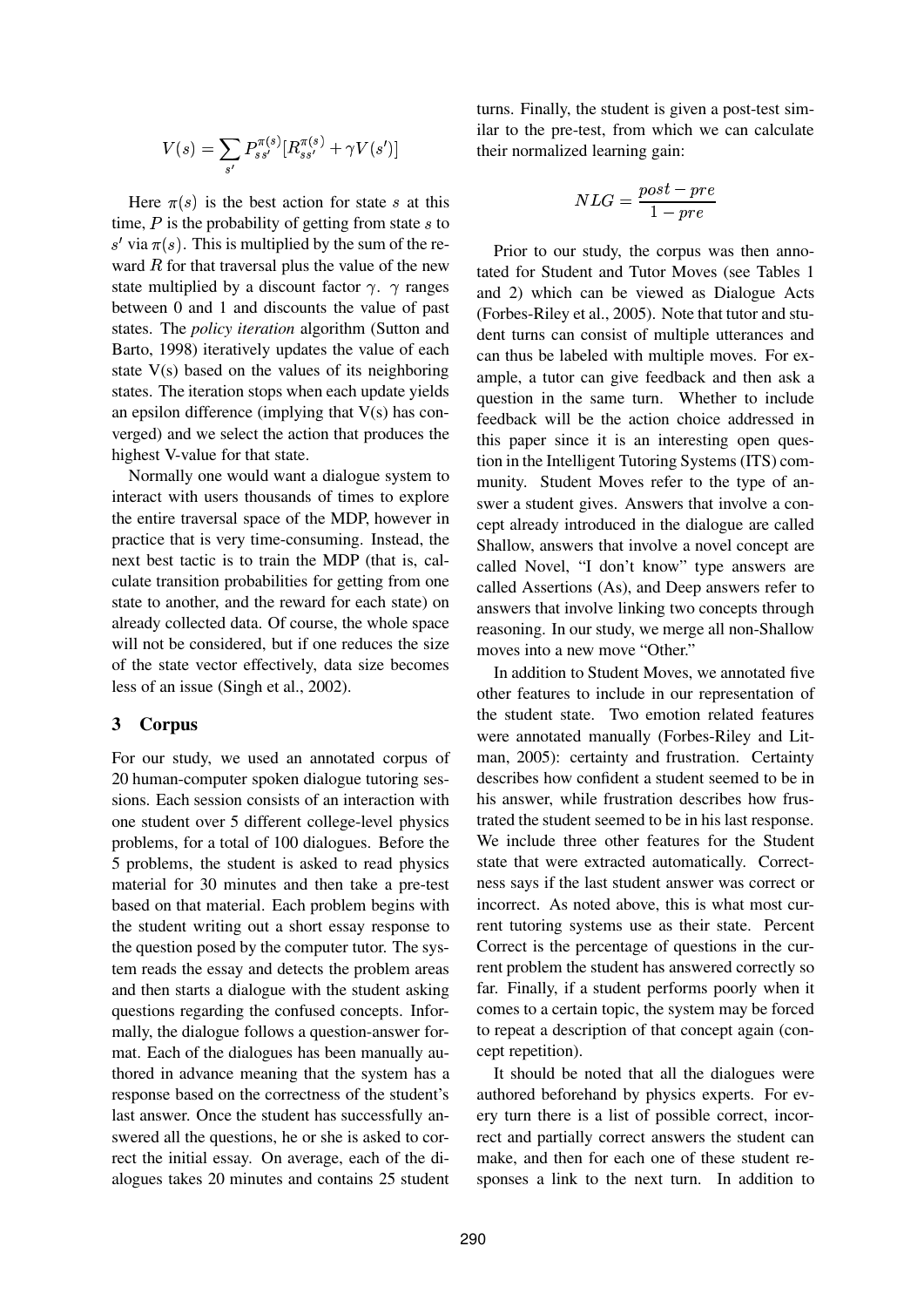| State               | Parameters                      |
|---------------------|---------------------------------|
| <b>Student Move</b> | Shallow (S)                     |
|                     | Novel & As & Deep $(O)$         |
| Certainty           | Certain, Uncertain, Neutral     |
| Frustration         | Frustrated (F), Neutral (N),    |
| Correctness         | Correct $(C)$ , Incorrect $(I)$ |
|                     | Partially Correct (PC)          |
| Percent Correct     | 50-100% (High), 0-50% (Low)     |
| Concept Repetition  | Concept is not repeated $(0)$ , |
|                     | Concept is repeated $(R)$       |

Table 1: Student Features in Tutoring Corpus

| Action                    | Parameters                    |  |
|---------------------------|-------------------------------|--|
| Tutor Feedback Act        | Positive, Negative            |  |
| <b>Tutor Ouestion Act</b> | Short Answer Question (SAQ)   |  |
|                           | Complex Answer Question (CAQ) |  |
| <b>Tutor State Act</b>    | Restatement, Recap, Hint      |  |
|                           | Expansion, Bottom Out         |  |

Table 2: Tutor Acts in Tutoring Corpus

explaining physics concepts, the authors also include feedback and other types of helpful measures (such as hints or restatements) to help the student along. These were not written with the goal of how best to influence student state. Our goal in this study is to automatically learn from this corpus which state-action patterns evoke the highest learning gain.

### **4 Infrastructure**

To test different hypotheses of what features best approximate the student state and what are the best actions for a tutor to consider, one must have a flexible system that allows one to easily test different configurations of states and actions. To accomplish this, we designed a system similar to the Reinforcement Learning for Dialogue Systems (RLDS) (Singh et al., 1999). The system allows a system designer to specify what features will compose the state and actions as well as perform operations on each individual feature. For instance, the tool allows the user to collapse features together (such as collapsing all Question Acts together into one) or quantize features that have continuous values (such as the number of utterances in the dialogue so far). These collapsing functions allow the user to easily constrain the trajectory space. To further reduce the search space for the MDP, our tool allows the user to specify a threshold to combine states that occur less than the threshold into a single "threshold state." In addition, the user can specify a reward function and a discount factor,

For this study, we use a threshold of 50 and a discount factor of 0.9, which is also what is commonly used in other RL models, such as (Frampton and Lemon, 2005). For the dialogue reward function, we did a median split on the 20 students based on their normalized learning gain, which is a standard evaluation metric in the Intelligent Tutoring Systems community. So 10 students and their respective 5 dialogues were assigned a positive reward of +100 (high learners), and the other 10 students and their respective dialogues were assigned a negative reward of -100 (low learners). It should be noted that a student's 5 dialogues were assigned the same reward since there was no way to approximate their learning gain in the middle of a session.

The output of the tool is a probability matrix over the user-specified states and actions. This matrix is then passed to an MDP toolkit (Chades et al., 2005) written in Matlab.<sup>1</sup> The toolkit performs policy iteration and generates a policy as well as a list of V-values for each state.

### **5 Experimental Method**

With the infrastructure created and the MDP parameters set, we can then move on to the goal of this experiment - to see what sources of information impact a tutoring dialogue system. First, we need to develop a baseline to compare the effects of adding more information. Second, we generate a new policy by adding the new information source to the baseline state. However, since we are currently not running any new experiments to test our policy, or evaluating over user simulations, we evaluate the reliability of our policies by looking at how well they converge over time, that is, if you incrementally add more data (ie. a student's 5 dialogues) does the policy generated tend to stabilize over time? And also, do the V-values for each state stabilize over time as well? The intuition is that if both the policies and V-values tend to converge then we can be sure that the policy generated is reasonable.

The first step in our experiment is to determine a baseline. We use feedback as our system action in our MDP. The action size is 3 (tutor can give feedback (Feed), give feedback with another tutor act (Mix), or give no feedback at all (NonFeed). Examples from our corpus can be seen in Table 3. It should be noted that "NonFeed" does not mean that the student's answer is not acknowledged, it

<sup>&</sup>lt;sup>1</sup>MDP toolkit can be downloaded from http://www.inra.fr/bia/T/MDPtoolbox/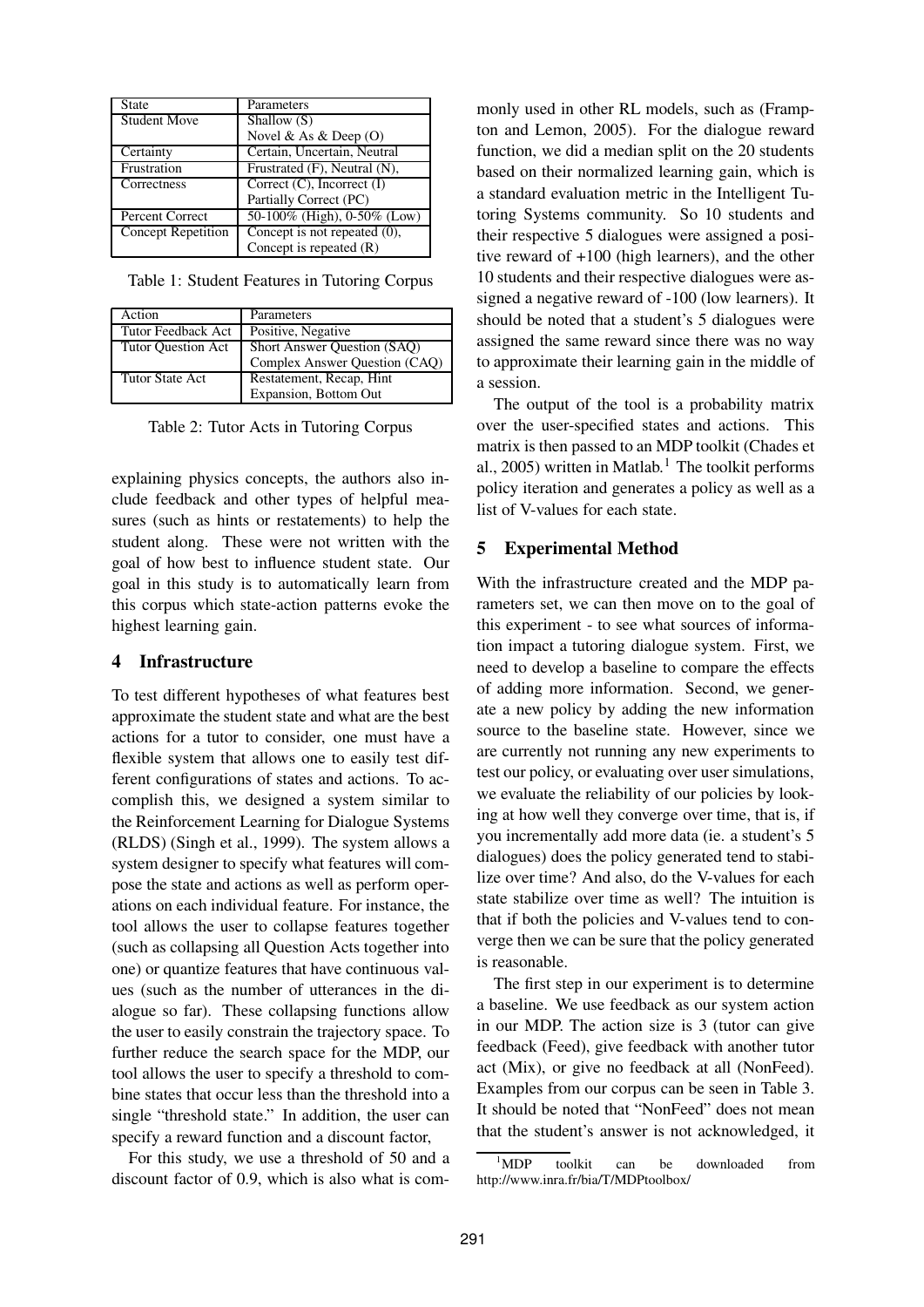| Case    | Tutor Moves | Example Turn                                                                                                  |
|---------|-------------|---------------------------------------------------------------------------------------------------------------|
| Feed    | Pos         | 'Super."                                                                                                      |
| Mix     | Pos. SAO    | "Good. What is the direction of that force relative to your fi st?"                                           |
| NonFeed | Hint, CAO   | To analyze the pumpkin's acceleration we will use Newton's Second Law.<br>What is the definition of the law?" |

Table 3: Tutor Action Examples

means that something more complex than a simple positive or negative phrase is given (such as a Hint or Restatement). Currently, the system's response to a student depends only on whether or not the student answered the last question correctly, so we use correctness as the sole feature in our dialogue state. Recall that a student can either be correct, partially correct, or incorrect. Since partially correct occurs infrequently compared to the other two, we reduced the state size to two by combining Incorrect and Partially Correct into one state (IPC) and keeping correct (C).

The third column of Table 4 has the resulting learned MDP policy as well as the frequencies of both states in the data. So for both states, the best action for the tutor to make is to give feedback, without knowing anything else about the student state.

The second step in our experiment is to test whether the policies generated are indeed reliable. Normally, the best way to verify a policy is by conducting experiments and seeing if the new policy leads to a higher reward for the new dialogues. In our context, this would entail running more subjects with the augmented dialogue manager and checking if the students had a higher learning gain with the new policies. However, collecting data in this fashion can take months. So, we take a different tact of checking if the polices and values for each state are indeed converging as we add data to our MDP model. The intuition here is that if both of those parameters were varying between a corpus of 19 students to 20 students, then we can't assume that our policy is stable, and hence not reliable. However, if these parameters converged as more data was added, this would indicate that the MDP is reliable.

To test this out, we conducted a 20-fold crossaveraging test over our corpus of 20 students. Specifically, we made 20 random orderings of our students to prevent any one ordering from giving a false convergence. Each ordering was then chunked into 20 cuts ranging from a size of 1 student, to the entire corpus of 20 students. We then passed

each cut to our MDP infrastructure such that we started with a corpus of just the first student of the ordering and then determined a MDP policy for that cut, then added another student to that original corpus and reran our MDP system. We continue this incremental addition of a student (5 dialogues) until we completed all 20 students. So at the end, we have 20 random orderings with 20 cuts each, so 400 MDP trials were run. Finally, we average the V-values of same size cuts together to produce an average V-value for that cut size. The left-hand graph in Figure 1 shows a plot of the average Vvalues for each state against a cut. The state with the plusses is the positive final state, and the one at the bottom is the negative final state. However, we are most concerned with how the non-final states converge, which are the states in the middle. The plot shows that for early cuts, there is a lot of instability but then each state tends to stabilize after cut 10. So this tells us that the V-values are fairly stable and thus reliable when we derive policies from the entire corpus of 20 students.

As a further test, we also check that the policies generated for each cut tend to stabilize over time. That is, the differences between a policy at a smaller cut and the final cut converge to zero as more data is added. This "diffs" test is discussed in more detail in Section 6.

# **6 Results**

In this section, we investigate whether adding more information to our student state will lead to interesting policy changes. First, we add certainty to our baseline of correctness, and then compare this new baseline's policy (henceforth Baseline 2) with the policies generated when student moves, frustration, concept repetition, and percent correctness are included. For each test, we employed the same methodology as with the baseline case of doing a 20-fold cross-averaging and examining if the states' V-values converge.

We first add certainty to correctness because prior work (such as (Bhatt et al., 2004)) has shown the importance of considering certainty in tutoring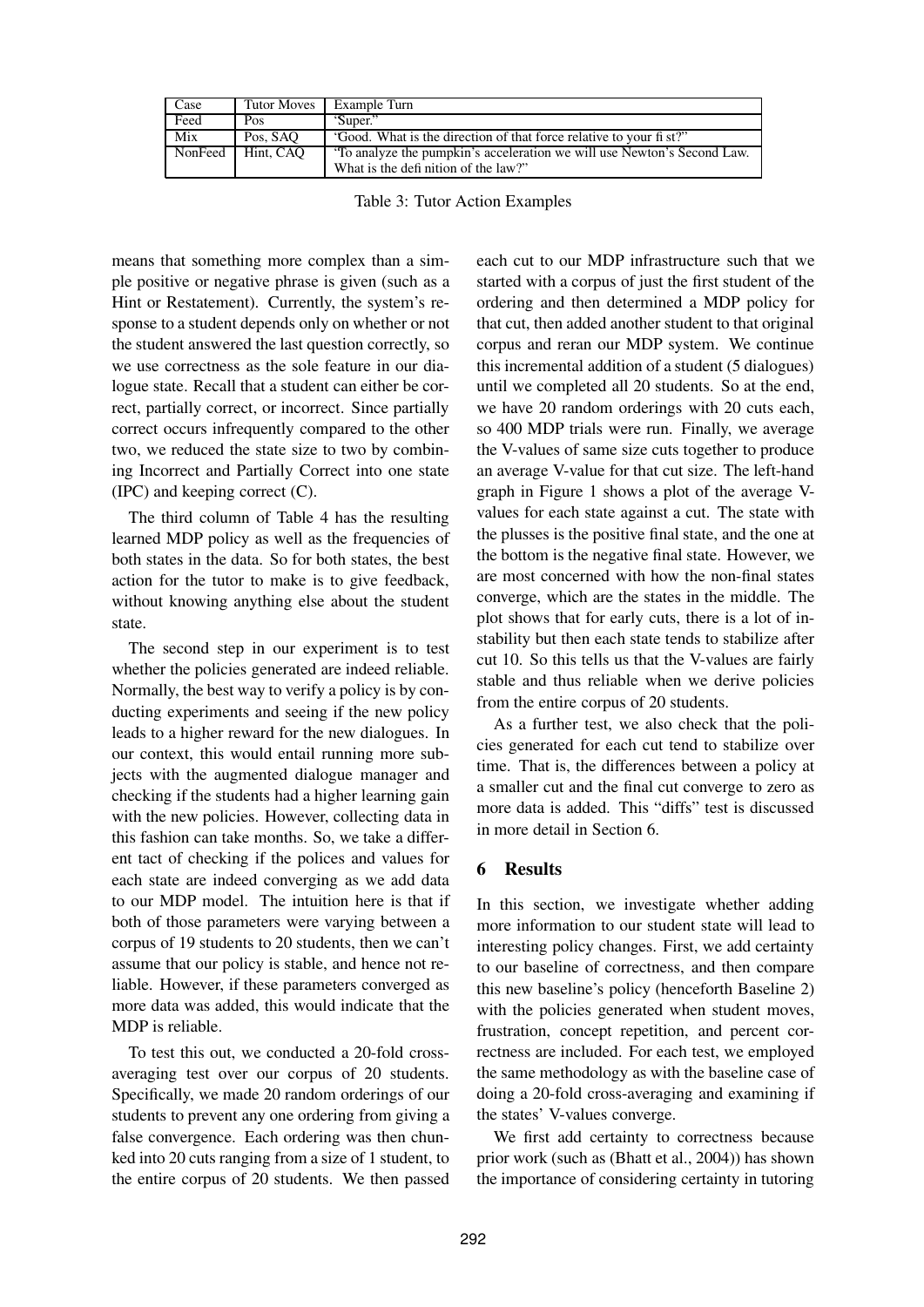

Figure 1: Baseline 1 and Baseline 2 Convergence Plots

systems. For example, a student who is correct and certain probably does not need a lot of feedback. But one that is correct but uncertain could signal that the student is becoming doubtful or at least confused about a concept. There are three types of certainty: certain (cer), uncertain (unc), and neutral (neu). Adding these to our state representation increases state size from 2 to 6. The new policy is shown in Table 4. The second and third columns show the original baseline states and their policies. The next column shows the new policy when splitting the original state into the new three states based on certainty, as well as the frequency of the new state. So the first row can be interpreted as if the student is correct and certain, one should give no feedback; if the student is correct and neutral, give feedback; and if the student is correct and uncertain, give non-feedback.

| State | Baseline           | +Certainty           |
|-------|--------------------|----------------------|
| C     | <b>Feed</b> (1308) | cer: NonFeed $(663)$ |
|       |                    | neu: Feed (480)      |
|       |                    | unc: NonFeed $(165)$ |
| IPC   | <b>Feed</b> (872)  | cer: NonFeed $(251)$ |
|       |                    | neu: $Mix(377)$      |
|       |                    | unc: NonFeed $(244)$ |

Table 4: Baseline Policies

Our reasoning is that if a feature is important to include in a state representation it should change the policies of the old states. For example, if certainty did not impact how well students learned (as deemed by the MDP) then the policies for certainty, uncertainty, and neutral would be the same as the original policy for Correct or Incorrect/Partially Correct, in this case they would be Feed. However, the figures show otherwise as when you add certainty to the state, only one new state (C while being neutral) retains the old policy of having the tutor give feedback. The policies which differ with the original are shown in bold.

So in general, the learned policy is that one should not give feedback if the student is certain or uncertain, but rather give some other form of feedback such as a Hint or a Restatement perhaps. But when the student is neutral with respect to certainty, one should give feedback. One way of interpreting these results is that given our domain, for students who are confident or not confident at all in their last answer, there are better things to say to improve their learning down the road than "Great Job!" But if the student does not display a lot of emotion, than one should use explicit positive or negative feedback to perhaps bolster their confidence level.

The right hand graph in Figure 1 shows the convergence plot for the baseline state with certainty. It shows that as we add more data, the values for each state converge. So in general, we can say that the values for our Baseline 2 case are fairly stable.

Next, we add Student Moves, Frustration, Concept Repetition, and Percent Correct features individually to Baseline 2. The first graph in Figure 2 shows a plot of the convergence values for the Percent Correct feature. We only show one convergence plot since the other three are similar. The result is that the V-values for all four converge after 14-15 students.

The second graph shows the differences in policies between the final cut of 20 students and all smaller cuts. This check is necessary because some states may exhibit stable V-values but actually be oscillating between two different policies of equal values. So each point on the graph tells us how many differences in policies there are between the cut in question and the final cut. For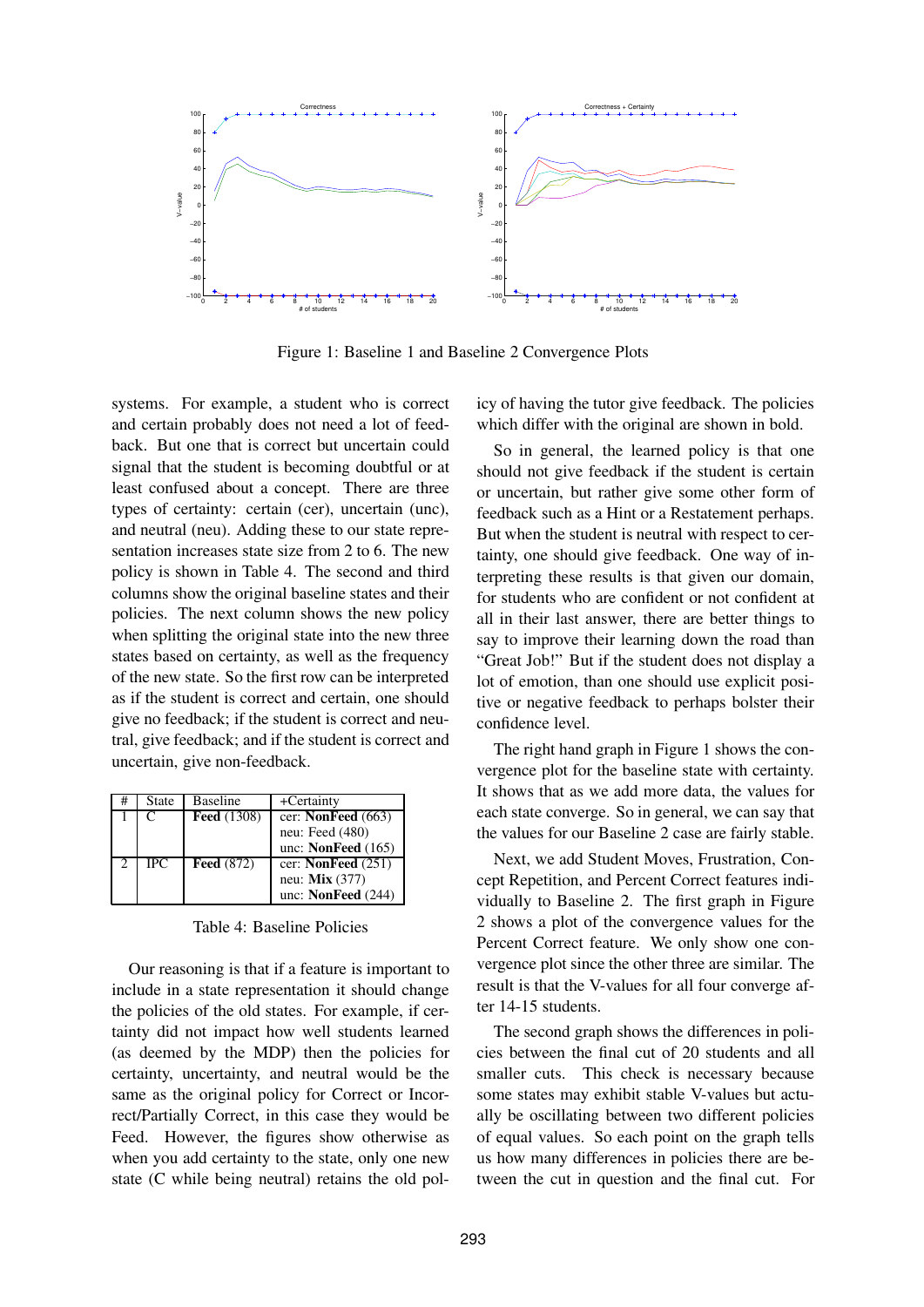example, if the policy generated at cut 15 was to give feedback for all states, and the policy at the final cut was to give feedback for all but two states, the "diff" for cut 15 would be two. So in the best case, zero differences mean that the policies generated for both cuts are exactly the same. The diff plots shows the differences decrease as data is added and they exhibited very similar plots to both Baseline cases. For cuts greater than 15, there are still some differences but these are usually due to low frequency states. So we can conclude that since our policies are fairly stable they are worth investigating in more detail.

In the remainder of this section, we look at the differences between the Baseline 2 policies and the policies generated by adding a new feature to the Baseline 2 state. If adding a new feature actually does not really change what the tutor should do (that is, the tutor will do the baseline policy regardless of the new information), one can conclude that the feature is not worth including in a student state. On the other hand, if adding the state results in a much different policy, then the feature is important to student modeling.

**Student Move Feature** The results of adding Student Moves to Baseline 2 are shown in Table 5. Out of the 12 new states created, 7 deviate from the original policy. The main trend is for the neutral and uncertain states to give mixed feedback after a student shallow move, and a non-feed response when the student says something deep or novel. When the student is certain, always give a mixed response except in the case where he said something Shallow and Correct.

| #                           | State         | <b>Baseline</b>            | New Policy          |
|-----------------------------|---------------|----------------------------|---------------------|
|                             | certain:C     | <b>NonFeed</b>             | S: NonFeed          |
|                             |               |                            | $O:$ Mix            |
| $\mathcal{D}_{\mathcal{L}}$ | certain:IPC   | <b>NonFeed</b>             | $S:$ Mix            |
|                             |               |                            | $O:$ Mix            |
| 3                           | neutral: C    | Feed                       | S: Feed             |
|                             |               |                            | O: NonFeed          |
| 4                           | neutral:IPC   | $\overline{\mathbf{M}}$ ix | $S: Mi\overline{x}$ |
|                             |               |                            | O: NonFeed          |
| 5                           | uncertain:C   | <b>NonFeed</b>             | $S:$ Mix            |
|                             |               |                            | O: NonFeed          |
| 6                           | uncertain:IPC | <b>NonFeed</b>             | $S:$ Mix            |
|                             |               |                            | O: NonFeed          |

Table 5: Student Move Policies

**Concept Repetition Feature** Table 6 shows the new policy generated. Unlike the Student Move policies which impacted all 6 of the baseline states, Concept Repetition changes the policies for the first three baseline states resulting in

4 out of 12 new states differing from the baseline. For states 1 through 4, the trend is that if the concept has been repeated, the tutor should give feedback or a combination of feedback with another Tutor Act. Intuitively, this seems clear because if a concept were repeated it shows the student is not understanding the concept completely and it is neccessary to give them a little more feedback than when they first see the concept. So, this test indicates that keeping track of repeated concepts has a significant impact on the policy generated.

| #              | <b>State</b>  | <b>Baseline</b> | New Policy |
|----------------|---------------|-----------------|------------|
|                | certain:C     | <b>NonFeed</b>  | 0: NonFeed |
|                |               |                 | $R:$ Feed  |
| $\mathfrak{D}$ | certain:IPC   | <b>NonFeed</b>  | $0:$ Mix   |
|                |               |                 | $R:$ Mix   |
| 3              | neutral: C    | Feed            | $0:$ Mix   |
|                |               |                 | $R:$ Feed  |
|                | neutral: IPC  | Mix             | $0:$ Mix   |
|                |               |                 | R: Mix     |
| 5              | uncertain:C   | NonFeed         | 0: NonFeed |
|                |               |                 | R: NonFeed |
| 6              | uncertain:IPC | NonFeed         | 0: NonFeed |
|                |               |                 | R: NonFeed |

Table 6: Concept Repetition Policies

**Frustration Feature** Table 7 shows the new policy generated. Comparing the baseline policy with the new policy (which includes categories for when the original state is either neutral or frustration), shows that adding frustration changes the policy for state 1, when the student is certain or correct. In that case, the better option is to give them positive feedback. For all other states, frustration occurs with each of them so infrequently  $2$ that the resulting states appeared less than the our threshold of 50 instances. As a result, these 5 frustration states are grouped together in the "threshold state" and our MDP found that the best policy when in that state is to give no feedback. So the two neutral states change when the student is frustrated. Interestingly, for students that are uncertain, the policy does not change if they are frustrated or neutral. The trend is to always give Non-Feedback.

**Percent Correctness Feature** Table 8 shows the new policy generated for incorporating a simple model of current student performance within the dialog. This feature, along with Frustration, seems to impact the baseline the state least since both only alter the policies for 3 of the 12 new

 $^{2}$ Only 225 out of 2180 student turns are marked as frustration, while all the others are neutral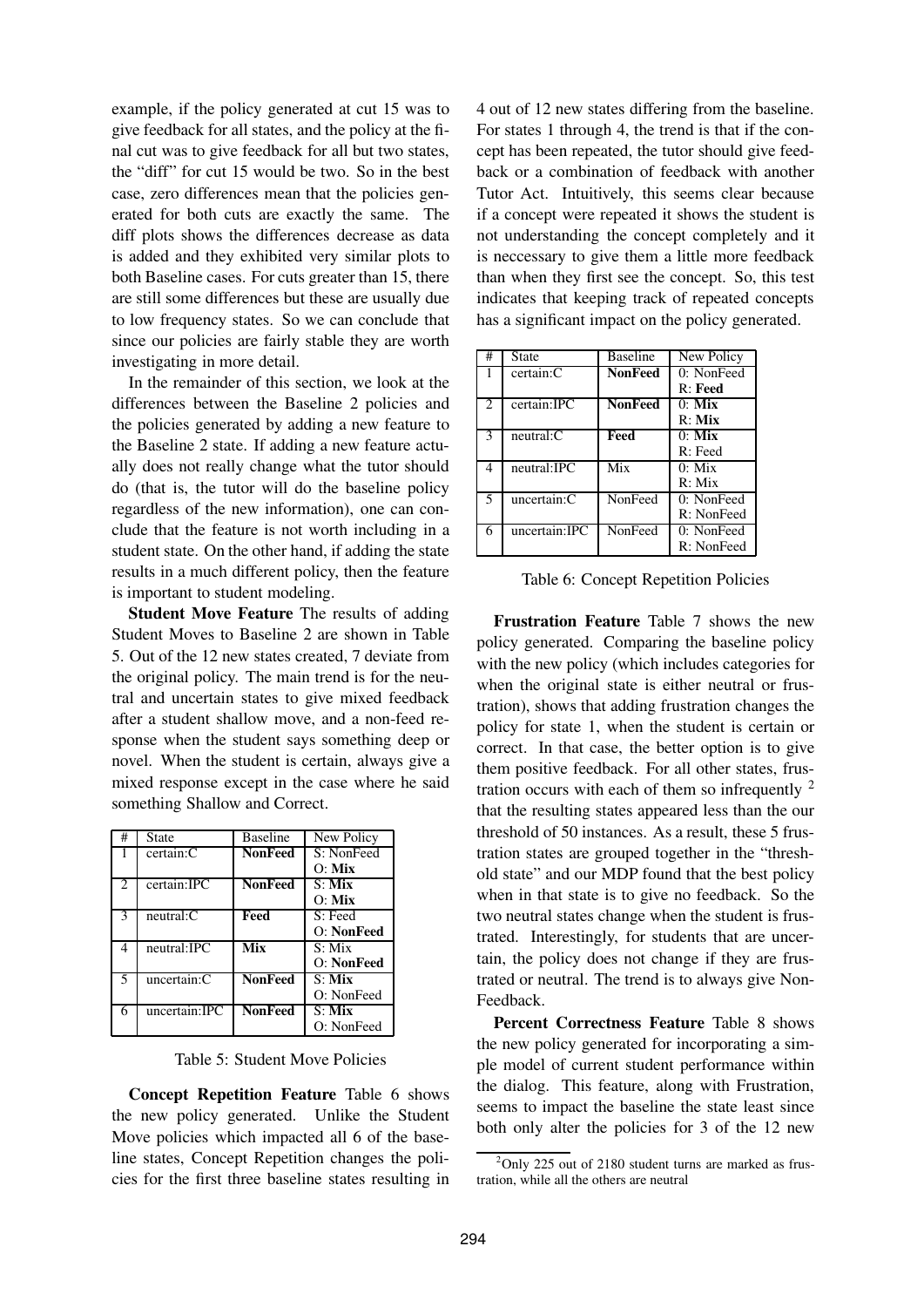

Figure 2: Percent Correct Convergence, and Diff Plots for all 4 Features

| #                           | State          | <b>Baseline</b> | New Policy        |
|-----------------------------|----------------|-----------------|-------------------|
|                             | certain:C      | <b>NonFeed</b>  | N: NonFeed        |
|                             |                |                 | F: Feed           |
| $\mathcal{D}_{\mathcal{L}}$ | certain:IPC    | NonFeed         | N: NonFeed        |
|                             |                |                 | F: NonFeed        |
| 3                           | $neutral:$ $C$ | Feed            | N: Feed           |
|                             |                |                 | <b>F: NonFeed</b> |
| 4                           | neutral: IPC   | Mix             | $N:$ Mix          |
|                             |                |                 | <b>F: NonFeed</b> |
| 5                           | uncertain:C    | NonFeed         | N: NonFeed        |
|                             |                |                 | F: NonFeed        |
| 6                           | uncertain:JPC  | NonFeed         | N: NonFeed        |
|                             |                |                 | F: NonFeed        |

Table 7: Frustration Policies

states. States 3, 4, and 5 show a change in policy for different parameters of correctness. One trend seems to be that when a student has not been performing well (L), to give a NonFeedback response such as a hint or restatement.

| #              | State          | <b>Baseline</b> | New Policy |
|----------------|----------------|-----------------|------------|
|                | certain:C      | NonFeed         | H: NonFeed |
|                |                |                 | L: NonFeed |
| $\mathfrak{D}$ | certain:IPC    | NonFeed         | H: NonFeed |
|                |                |                 | L: NonFeed |
| 3              | $neutral:$ $C$ | <b>Feed</b>     | H: Feed    |
|                |                |                 | L: NonFeed |
| $\overline{4}$ | neutral:IPC    | Mix             | $H:$ Mix   |
|                |                |                 | L: NonFeed |
| 5              | uncertain:C    | <b>NonFeed</b>  | $H:$ Mix   |
|                |                |                 | L: NonFeed |
| 6              | uncertain:IPC  | NonFeed         | H: NonFeed |
|                |                |                 | L: NonFeed |

Table 8: % Correctness Policies

# **7 Related Work**

RL has been applied to improve dialogue systems in past work but very few approaches have looked at which features are important to include in the dialogue state. (Paek and Chickering, 2005) showed how the state space can be learned from

data along with the policy. One result is that a state space can be constrained by only using features that are relevant to receiving a reward. Singh et al. (1999) found an optimal dialogue length in their domain, and showed that the number of information and distress attributes impact the state. They take a different approach than the work here in that they compare which feature values are optimal for different points in the dialogue. Frampton et al. (2005) is similar to ours in that they experiment on including another dialogue feature into their baseline system: the user's last dialogue act, which was found to produce a 52% increase in average reward. Williams et al. (2003) used Supervised Learning to select good state and action features as an initial policy to bootstrap a RL-based dialoge system. They found that their automatically created state and action seeds outperformed hand-crafted polices in a driving directions corpus. In addition, there has been extensive work on creating new corpora via user simulations (such as (Georgila et al., 2005)) to get around the possible issue of not having enough data to train on. Our results here indicate that a small training corpus is actually acceptable to use in a MDP framework as long as the state and action features are pruned effectively. The use of features such as context and student moves is nothing new to the ITS community however, such as the BEETLE system (Zinn et al., 2005), but very little work has been done using RL in developing tutoring systems.

# **8 Discussion**

In this paper we showed that incorporating more information into a representation of the student state has an impact on what actions the tutor should take. We first showed that despite not be